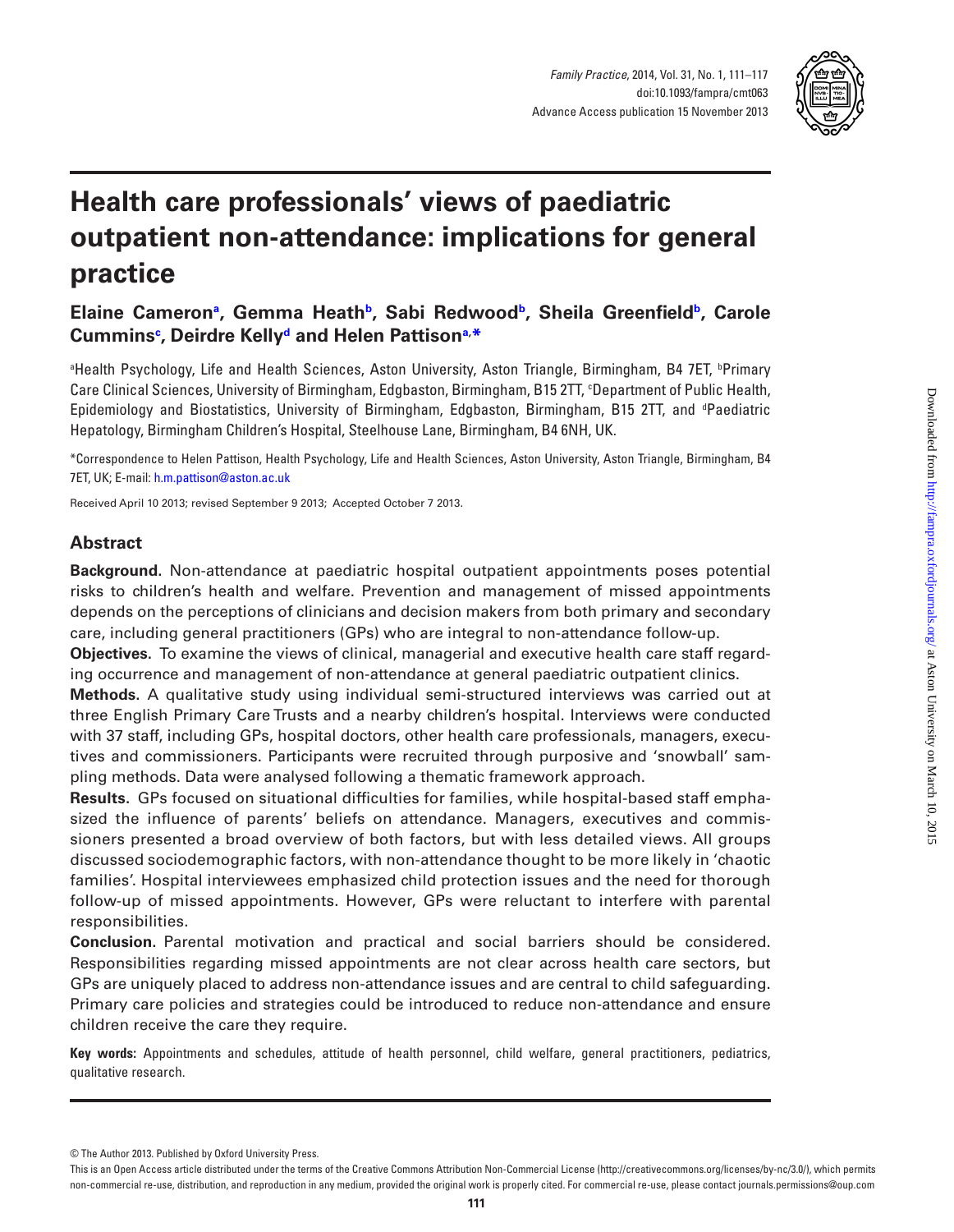#### **Introduction**

In 2011–12, approximately 12.2% of scheduled hospital outpatient appointments for children and young people in England (excluding cancellations) were not attended ([1](#page-6-0)). Missed appointments are problematic not only because they incur financial costs to health services, increase waiting times and are potentially detrimental to family-provider relationships, but also because children often still require assessment, investigation or treatment and so are at risk of avoidable negative health outcomes [\(2](#page-6-1)). This risk will vary depending on the health condition, type and purpose of the appointment and family circumstances, but in extreme cases, the consequences can be severe. Indeed, a confidential enquiry reported that failure to follow-up missed appointments was an avoidable factor associated with a number of child deaths ([3\)](#page-6-2). Paediatric non-attendance is particularly concerning as children have a fundamental right to access health care ([4\)](#page-6-3) and do not themselves choose to miss appointments, rather they are 'not brought' by parents or caregivers ([5](#page-6-4)). In some instances, missed appointments can indicate family vulnerability and potential threats to children's welfare [\(6](#page-6-5)), thereby raising questions about child safeguarding.

Previous research has reported that paediatric outpatient non-attendance is more likely in lower socioeconomic groups ([7\)](#page-6-6) and in families with 'diffuse social problems' ([8](#page-6-7)). Appointmentrelated factors are also important, with non-attendance less common in specialist clinics such as cardiology, and at first rather than follow-up appointments [\(2\)](#page-6-1). Longer waiting times increase missed appointments, [\(9](#page-6-8)) and non-attenders are more likely to travel by means other than car, have longer journey times, have more appointments per year, and receive their appointment by post rather than in person ([7\)](#page-6-6).

Non-attendance is also related to parents' perceptions, for example, when they disagree with the need for referral, are fearful of consequences such as unwanted diagnoses, or believe the costs of attending outweigh the benefits. Parental beliefs about children's health seem particularly important, with 'child now well' the most commonly reported reason for non-attendance in one study [\(2](#page-6-1)). However, later research found that non-attending parents scored children's illnesses as more severe than attending parents [\(7](#page-6-6)), suggesting that the link between attendance and illness perceptions is not clear-cut.

There are no national standards in the UK for managing paediatric outpatient non-attendance. However, hospital guidelines typically mandate that GPs are informed and asked to review the need for the appointment. It is uncommon for primary care providers to have policies addressing missed hospital appointments, so follow-up depends on the decisions of individual GPs, often taking into account the health issue, type of visit missed (e.g. new referral or routine review) and probability that the appointment is still needed. Similarly, the extent to which

missed appointments are checked by secondary care clinicians may depend on their perceptions of the urgency of appointments. This means that follow-up occurs in some cases, but not in others.

Health care professionals' (HCPs) views are, therefore, central to effectively managing non-attendance. Previous studies have investigated the potential influences of staff's perceptions on the management of missed appointments in primary care settings. GPs in one study attributed appointments missed by adult patients mainly to patient rather than service factors and underestimated the influence of doctor–patient relationships ([10](#page-6-9)). Research in the USA found that physicians believed that non-attendance occurred as patients did not value preventive services and struggled with travel costs, leading doctors to suggest patient education and telephone consultations as appropriate alternatives ([11\)](#page-6-10).

Similar studies investigating the views of HCPs about appointments missed by children in secondary care are lacking. Given their central role in following up non-attendance, GPs must be included in such research, as well as those involved in delivering and managing children's services. This qualitative study, therefore, explored the views of clinical, managerial and executive health care staff from both primary and secondary care regarding the occurrence and management of non-attendance at general paediatric outpatient clinics. This study was part of a wider project examining the provision of paediatric outpatient services.

#### **Methods**

#### Sampling

Semi-structured interviews were carried out with clinicians, managers, executives and commissioners from three English Primary Care Trusts and a nearby children's hospital. To obtain sufficient data from individual groups, approximately 30 interviews were estimated to be required [\(12\)](#page-6-11). Key informants with experience of contact with, planning or delivering secondary paediatric outpatient clinics were identified through discussion within the research team and were purposively sampled. Additional 'snowball sampling', where interviewees suggest potentially useful contacts, identified other professionals with relevant perspectives. Prospective participants were invited by e-mail and followed up by telephone. Recruitment and data collection ended when no new information was identified, and data saturation was reached  $(13)$ .

#### Interviews

Interviews were conducted at participants' workplaces between May and September 2010, and took 40 minutes on average. Informed consent was obtained, including acknowledgement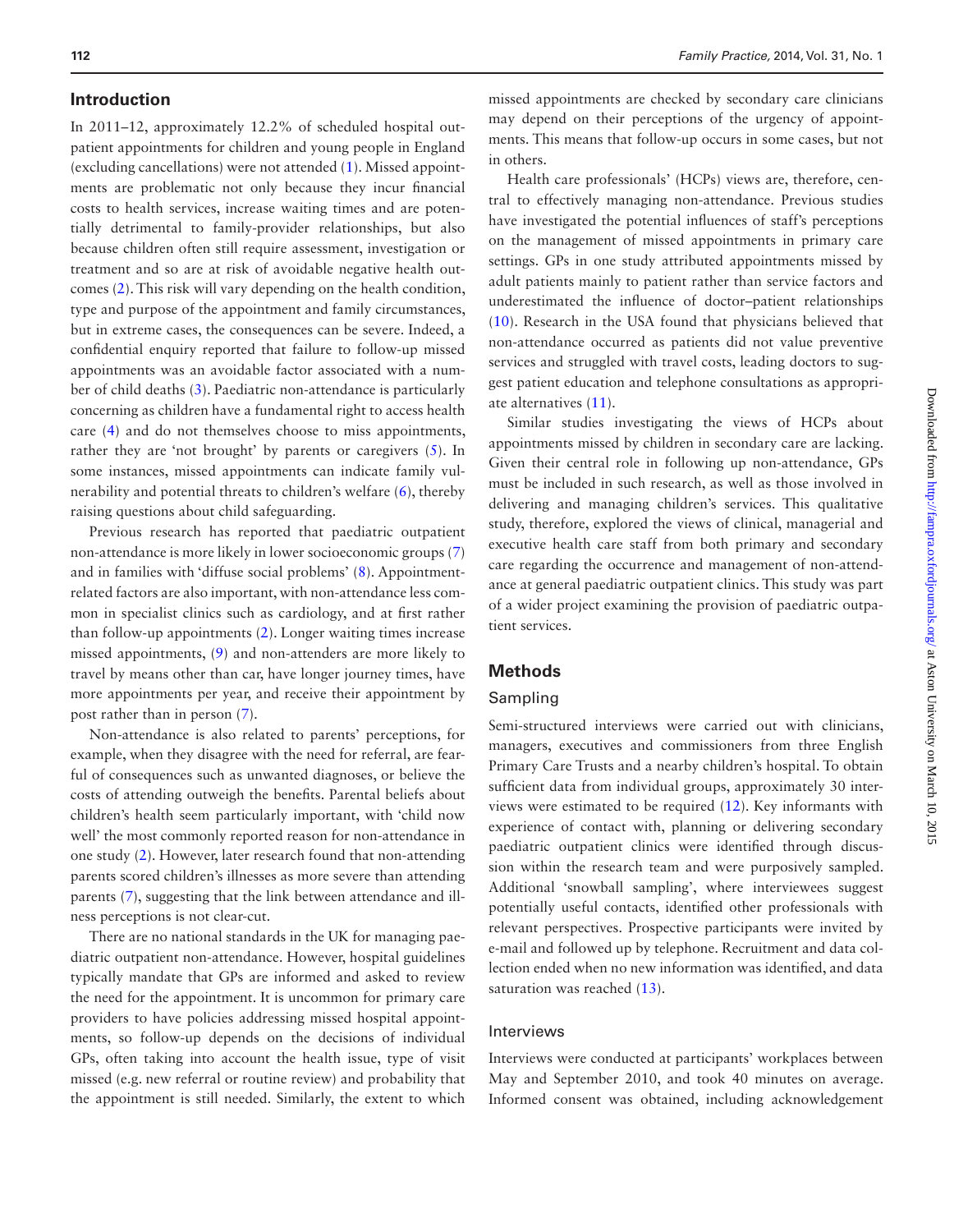of job title disclosure, as professional roles provide important context. A semistructured interview schedule was used, allowing flexible exploration of salient responses ([Table 1\)](#page-2-0). Interviews were recorded and transcribed verbatim. This study was confirmed by the National Research Ethics Service as a service evaluation not requiring review by an NHS Research Ethics Committee.

#### Data analysis

Interview data were coded by three of the authors (GH, EC and SR) and analysed following the five stages of a thematic framework approach: familiarization; identifying a thematic framework; systematically applying the framework to the data (indexing); creating a summarized matrix for each theme (charting); and interpretation ([14\)](#page-6-13). Codes pertinent to access and attendance were identified for further investigation. The authors met throughout the analysis period to discuss theme development and interpretation.

### **Results**

Thirty-seven health care staff from primary and secondary care participated, as shown in [Table 2](#page-3-0). The analysis generated five themes, which will be described below.

#### Perceived barriers to attending appointments

Participants suggested the following barriers to families attending appointments: travel and parking issues; general 'access' difficulties; poor administration of appointment letters; conflicting priorities such as school, work or illness; lengthy waiting times; many scheduled appointments; and forgetting. GPs focused on the real-life practicalities for families, highlighting financial costs and ability to pay; particular difficulties for parents travelling with several young children by public transport; and the impact of '"other more pressing social problems'" (GP 2).

 "You know, if you're about to be evicted from your house... the last thing on your mind is taking little Johnny or little Jane to the children's hospital. You're more interested in keeping a roof over your head, putting food on the table. Let's be realistic about it". (GP 2)

Hospital doctors and specialist nurses acknowledged that travel difficulties may cause '"tremendous aggravation'" (Consultant 7) but asserted that such access issues do not ultimately affect attendance. Instead it was suggested that supposed barriers might be due to unrealistic parent expectations and that access was in fact reasonable. Two hospital-based interviewees proposed that the degree to which attendance is influenced by access barriers depends on parents' motivation.

"For those people who are motivated to bring their young person to clinic, it doesn't cause a barrier because nothing would, but for those where anything is going to cause a problem, we're not the easiest to get to." (HCP 5)

#### Perceptions of parents' values, attitudes and beliefs

The majority of participants perceived that parents' attitudes and beliefs had at least some influence on attendance. GPs, managers, executives and commissioners cited parents' perceptions of appointment necessity and importance, and their motivation to attend. They claimed that some parents find them "'too much hassle"' (Manager 4) or that they "'don't want to go'" (Commissioner 2).

Hospital-based doctors and other HCPs also referred to parents' motivations to attend, such as the value placed on the relationship with the doctor, the influence of previous negative

<span id="page-2-0"></span>**Table 1.** Topics covered in the semi-structured interview schedule and example questions

| <b>Example Questions</b>                                                                                                                                                                  |
|-------------------------------------------------------------------------------------------------------------------------------------------------------------------------------------------|
| 'How easy or difficult do you think it is for families to come for an<br>outpatient appointment at the hospital?'                                                                         |
| 'Why do you think some families do not attend outpatient appointments?'                                                                                                                   |
| 'What do you think could be done to prevent nonattendance?'                                                                                                                               |
| 'How do you think adolescents feel about visiting the children's hospital<br>outpatient department?'                                                                                      |
| 'How do you feel about the current children's hospital outpatient services<br>and their referral system?'                                                                                 |
| 'How would you feel about having a general paediatric hospital outpatient<br>clinic at your practice?'                                                                                    |
| 'How well does the environment of the outpatient department meet the<br>needs and expectations of families?'<br>'Where do you think the best place for community-based clinics would be?' |
|                                                                                                                                                                                           |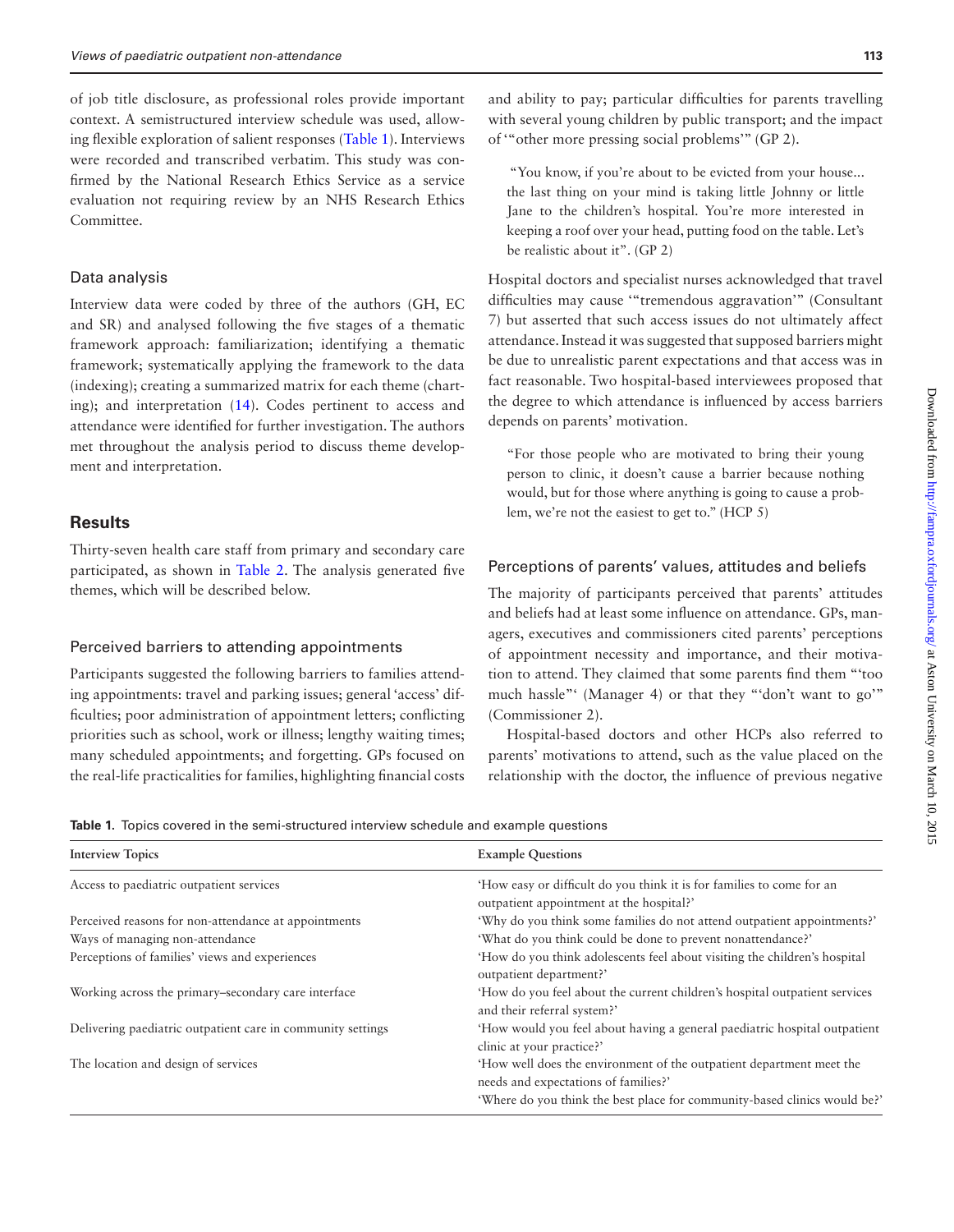<span id="page-3-0"></span>**Table 2.** Participant characteristics

| Primary care     | Secondary care               |
|------------------|------------------------------|
| $6$ GPs          | 9 Consultants                |
|                  | 6 General paediatrics        |
| 1 Other HCP      | 1 Respiratory medicine       |
| 1 Health visitor | 1 Dermatology                |
|                  | 1 Emergency medicine         |
| 1 Manager        | 3 Paediatric registrars      |
| 2 Executives     | 1 Neurology                  |
| 2 Commissioners  | 1 Metabolic diseases         |
|                  | 1 Paediatric intensive care  |
|                  | 5 Other HCPs                 |
|                  | 3 Clinical nurse specialists |
|                  | 1 Phlebotomist               |
|                  | 1 Occupational therapist     |
|                  | 3 Managers                   |
|                  | 5 Executives                 |
| $Total = 12$     | Total = $25$                 |

experiences at the hospital and concerns about wasting clinicians' time. Hospital staff discussed the influence of parents' perceptions of the child's condition, whether it is considered problematic or resolved, and their level of anxiety.

"If parents have got a concern about their child, they will more likely than not follow that through... if they have been told that there is a concern or a worry that they are not concerned or worried about, if the child's slightly overweight or has some behavioural difficulties that the parents aren't worried about, I think in that situation they are highly unlikely to attend." (Paediatric Registrar 1)

Hospital consultants, specialist nurses and executives suggested that non-attendance may be related to the value placed on the child's health.

"Some families that are far more concerned about themselves than their child actually... it's more important to go and do something because they want do that as an adult, rather than actually the child needs to be reviewed." (HCP 1)

Many hospital-based participants also cited more serious child protection issues as a factor associated with non-attendance, suggesting that some appointments are missed for "'more sinister reasons"' (Consultant 8).

# Views on the characteristics of families who do not attend

Participants from all groups proposed links between attendance and demographic factors, including socioeconomic status, educational level and ethnicity. Missed appointments by minority ethnic families were explained by language issues, cultural beliefs and previous experience. However, one HCP pointed out nonattendance is not entirely predictable from demographic factors.

"There are pockets of those patients... that I could equally say you know, they will definitely come and they're in that socioeconomic group [socioeconomic groups 4 and 5], because they have the perception that they don't want to waste your time and so there's a personality thing as much as it is a socioeconomic thing." (HCP 5)

GPs and hospital-based doctors proposed a greater likelihood of non-attendance in 'chaotic' or dysfunctional families. GPs linked family 'dysfunction' to social factors, such as "'poor educational abilities"' (GP 2). Consultants thought that other issues may take precedence in their lives, they lack organization, and "'don't run on diaries"' (Consultant 9).

"Because they've got a chaotic life and they don't, they haven't really sort of put that right up at priority one, or they don't have system for making something priority one." (Consultant 2)

Moreover, hospital-based consultants and other HCPs claimed that there were distinct types of families, suggesting that they perceive attendance as a relatively fixed characteristic of families.

"I think your general attenders are your general attenders, I think your nonattenders are your general nonattenders." (Consultant 8)

#### Potential strategies for reducing non-attendance

All groups recommended confirmation or reminder systems and improved communication processes with families. Participants in primary care also proposed shorter waiting times, increased flexibility and convenience. Hospital interviewees suggested new ways of delivering services such as evening clinics, suspended appointments and multi-appointment 'one-stop-shop' visits. They also recommended improved transport links, sufficient appointment notice and greater choice over appointment time and location.

GPs and managerial and executive-level decision makers from primary and secondary care were largely in favour of providing 'care closer to home' in community settings, though some claimed that effectiveness would depend on the specific transport links and location of such services. Many hospital doctors felt strongly that despite potential other benefits, such services would have no effect on attendance.

"They don't make a hoot of difference to health really or to DNA [did not attend] rates." (Consultant 7)

Two hospital-based HCPs advocated addressing parental motivation by penalizing families who miss appointments through monetary fines or withholding treatment, but acknowledged this would be difficult to implement. Other interviewees saw this as unfair and detrimental to children's well-being. Educational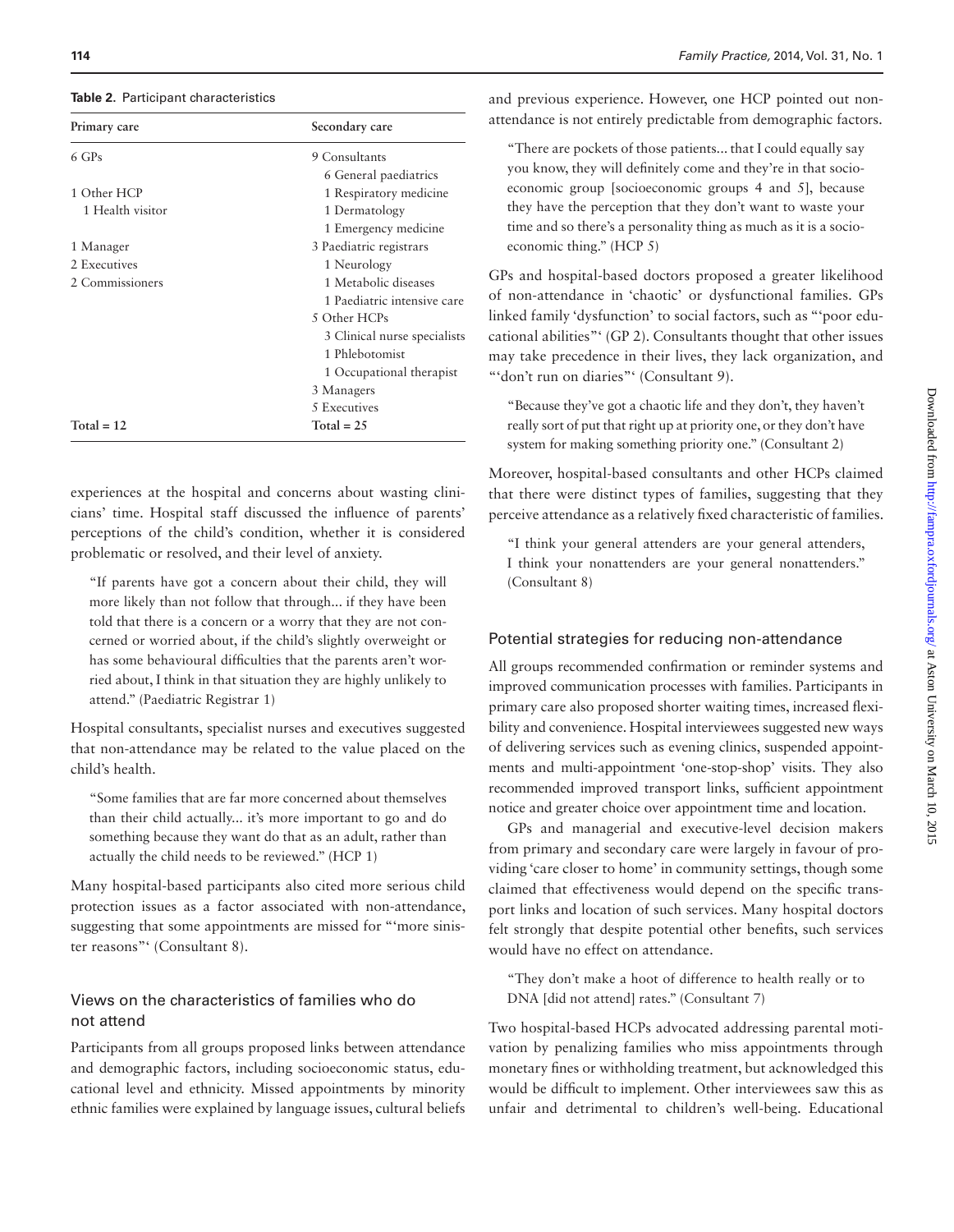approaches were also proposed by hospital-based participants, with managers and executives focusing on the costs and consequences of missing appointments, while doctors and HCPs emphasized knowledge of the reason for the appointment, and their rights and responsibilities around cancelling appointments.

## Roles and responsibilities in managing non-attendance

In accordance with local policy, hospital consultants, managers and executives stated that referring GPs were informed when appointments were missed. However, one hospital manager expressed concerns about 'passing the buck' and uncertainty about the thoroughness of GP follow-up. Hospital consultants and HCPs suggested that they should retain responsibility for following up certain cases depending on the appointment type and perceived urgency.

"I think follow-up DNA's we do have a responsibility for because it's us that's asked for the appointment, we know the problem we're dealing with and then we can make a decision about whether it matters or not. And if it matters then we chase up the patient." (Consultant 4)

An emphasis on adequate follow-up to ensure child safeguarding was apparent in the interviews of many clinical and nonclinical hospital participants.

"...one or two missed appointments and are we actually talking about a child protection issue? ...I don't feel that we could a hundred percent say that we're confident, that we follow all these kids up and can say categorically no there isn't." (HCP 1)

To prevent missed appointments, some consultants thought that GPs could '"tighten their referring practice"' (Consultant 6) to ensure appropriate referrals and educate families about the importance of attending. One GP, however, was hesitant to interfere with parental responsibilities, instead suggesting that the role of the GP is limited to family support and re-referral. Three hospital-based interviewees echoed this sentiment that parents are ultimately responsible for ensuring attendance and should be encouraged to choose for themselves, but one GP and one registrar noted that these parental choices can result in missed health care for children.

"...it's not the children who are not attending, it's the parents who aren't bringing them." (Paediatric Registrar 3)

# **Discussion**

All groups suggested that attendance is influenced by practical barriers, parental beliefs and sociodemographic factors. GPs perceived the greater influence to be situational difficulties, while hospital-based HCPs presented parents' perceptions as

and therefore classified families as 'attenders' or 'non-attenders'. Non-clinical participants cited both factors but presented less detailed insights. Accordingly, GPs and primary care interviewees focused on reducing barriers and forgetting, tended to be in favour of community-based clinics and limited their role to reactive follow-up of missed appointments. Hospital staff suggested more educational and behavioural approaches to prevention, were sceptical of the effectiveness of 'care closer to home' for reducing DNA rates and were keen to target parental beliefs.

Divergent views on the occurrence and management of nonattendance may be explained by the professional context and orientation of different groups. Secondary care professionals often have relatively short-term relationships with families and direct knowledge of missed appointments in a hospital setting. They may, therefore, focus on available transport links and the number of families who *do* manage to attend appointments, rather than individual practical difficulties. This group might consider more novel prevention strategies, as missed appointments have an acute impact on their practice and the success of traditional approaches may have levelled off. Additionally, staff working in a children's hospital are child focused and prioritize the needs of the child patient over those of the whole family. This explains their emphasis on child protection, willingness to intervene in non-attendance and hesitance to rely solely on GP follow-up of missed appointments.

Conversely, GPs have regular contact with families so are likely to have a greater understanding of the practical and social difficulties faced by parents and the specific requirements of travelling to hospitals from their locality, thus explaining their focus on barriers. Moreover, parents may emphasize practical difficulties when explaining missed appointments to GPs to avoid blame and maintain positive relationships. Similarly, some GPs may prefer not to address motivational issues in case this harms their rapport with families. A previous study found that GPs were cautious about addressing adult missed appointments in primary care for this reason  $(15)$  $(15)$  $(15)$ . GPs also retain the notion of being a 'family doctor'; they address the needs of whole families and treat child patients within this context. Their support for parental autonomy and responsibility may be related to this promotion of the primacy of the family unit.

Though divergent staff perceptions can be explained by alternative professional priorities, the difference in views regarding responsibilities for dealing with non-attendance is a barrier to effective management of missed appointments, which must be considered and addressed.

#### Links to existing literature

Participants in this sample were aware of the majority of factors identified in the literature as influencing attendance, including access barriers, service issues [\(7\)](#page-6-6) and parent decision making,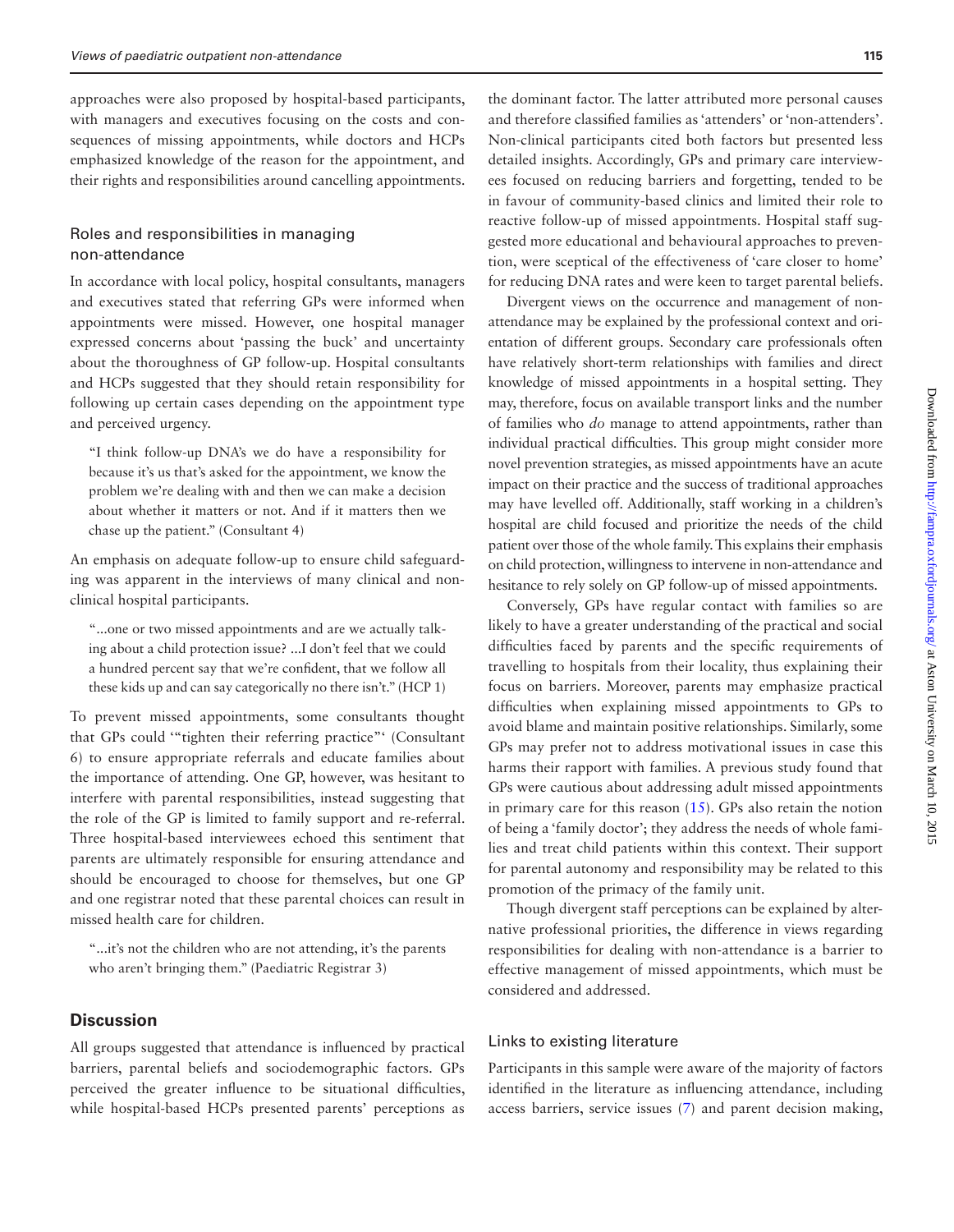akin to the cost–benefit analyses reported in earlier research [\(2\)](#page-6-1). Interviewees acknowledged links between attendance and sociodemographic factors but presented relatively nuanced views. For instance, ethnicity was thought to affect attendance mainly through the influence of language and cultural beliefs, supporting a previous study that showed that differences in non-attendance rates between ethnic groups were not significant when culturally appropriate measures were implemented ([16\)](#page-6-15). While participants noted that non-attendance might be more likely in lower socioeconomic groups, it was emphasized that social background is not sufficient to explain non-attendance. As one interviewee indicated, parents from deprived backgrounds may nevertheless be motivated to attend, suggesting an over-riding influence of parental beliefs. The notion of 'chaotic families' cited by health care staff also accords with earlier findings that non-attendance is higher in families with 'diffuse social problems' ([8\)](#page-6-7) and who have contact with social services ([17\)](#page-6-16).

Patients with 'chaotic' lifestyles were also mentioned in previous qualitative studies of staff views in primary care settings. One GP in a study by Martin *et al.* ([10\)](#page-6-9) stated that, "some people's lives are so chaotic they are incapable of remembering things'." This closely reflects the statements in our study that these families were disorganized and had no systems for prioritizing appointments. 'Chaotic lives' were also mentioned by GPs in studies by Hussain-Gambles *et al.*, ([15](#page-6-14)) who ascribed this trait to young people in particular, and by Gill *et al.*, [\(18\)](#page-6-17) who noted this as a source of powerlessness preventing them from influencing child hospital admissions. This perceived link between non-attendance and disorganized lifestyles seems to be pervasive among HCPs in the UK. Further research is required to understand the origin and meaning of this term, whether disorganization is linked to non-attendance and if so, the precise relationship between them. Interventions could then be designed to target specific issues in this group of patients. Meanwhile, existing strategies could be tailored to best fit the needs of such families, for example, delivering multiple appointment reminders.

Additionally, our interviewees referred to non-attendance as a fixed characteristic of patients and families. This was also mentioned by health care staff in the study by Hussain-Gambles *et al.* [\(15](#page-6-14)) who referred to '"repeat offenders'." This too warrants further study, and there is already evidence to suggest that non-attending families are significantly more likely to have also missed previous appointments ([7\)](#page-6-6). Interventions could, therefore, be targeted at families who do not attend on multiple occasions.

#### Implications and recommendations

Our findings suggest that GPs can be reluctant to interfere with parental responsibilities regarding attendance at children's hospital appointments, focusing primarily on barriers to attending rather than parents' motivations. Yet, by dealing with parents' beliefs and practical concerns, GPs can help to uphold the rights

of their child patients to access the health care that they require. UK guidelines explicitly recommend that local systems are developed to enable GPs to take action following missed appointments ([6\)](#page-6-5) and highlight the central role played by GPs in child protection ([19](#page-6-18)[,20\)](#page-6-19). Moreover, GPs are in a unique position to address non-attendance given their long-term and 'near-univer-sal' contact with children and families [\(21\)](#page-6-20), and the privileged knowledge of families obtained through these relationships.

Thus, primary care providers could take responsibility for promoting attendance and managing non-attendance at hospital appointments, being the central organizing hubs of patients' health care. This notion of GP responsibility for coordinating care across multiple settings is a core principle of the Patient Centred Medical Homes that have arisen in the USA since 2007 ([22](#page-6-21)). Even in cases where referrals are made to specialist services by other HCPs (e.g. from an emergency department), GPs are usually notified and can maintain an active role in overseeing their patients' interactions with the health care system.

To promote attendance, GPs can check parents' understanding of the reasons and need for referred appointments, emphasize the importance of attendance and ensure they know how to cancel or reschedule, and the importance of doing so if necessary. This type of approach was recommended by some of the hospital-based interviewees in our study, though purely 'educational' or information-giving strategies are unlikely to have large effects on attendance on their own. Rather a 'package' of techniques to influence behaviour, of which information provision is one aspect, would usually be more effective ([23\)](#page-6-22). Engaged two-way discussions, problem solving and confidence-building approaches may all be useful supplementary methods that could be implemented by both primary and secondary care clinicians.

It is also essential that all missed outpatient appointments are followed up by primary care centres. This is especially important as secondary care clinicians may only follow up non-attendance if they see the health condition as serious and believe that parents are 'bothered' about the appointment, or they may have unnecessary concerns about child safeguarding that could be precluded by GPs' input. GP practices could develop policies addressing hospital non-attendance and systems for implementing a followup procedure. This could be by phone call, in person or using digital communication as appropriate, and might be carried out by health visitors, nurses or receptionists in addition to GPs. The methods used may depend on available resources, perceived urgency of particular appointments and individual family circumstances. Automated electronic reminders and recording systems on GP computers could facilitate this. Annual review of all children who miss primary care appointments has previously been recommended by GPs as a new health care quality marker for children's care [\(18\)](#page-6-17). However, we suggest that follow-up should be initiated immediately following non-attendance to ensure that the reasons for missing the appointment can be addressed while still pertinent, and to monitor child safeguarding issues.